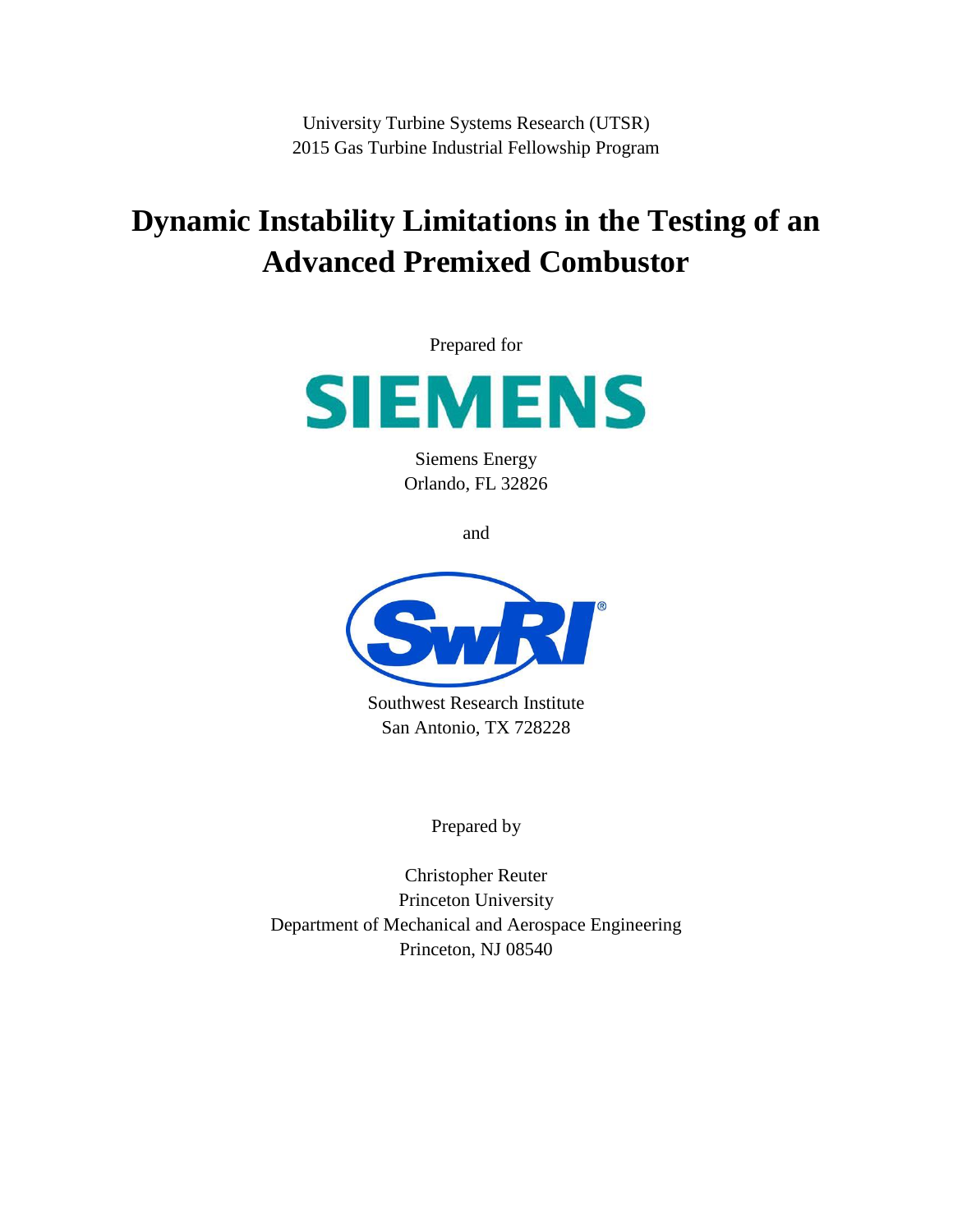## **Abstract**

A new premixed combustion technology aimed at reducing  $NO<sub>x</sub>$  emissions was tested in a Siemens large gas turbine at the Siemens Berlin Test Facility. Two design variants were tested. The first design was successful in lowering  $NO<sub>x</sub>$  compared to current technology but suffered from operational restrictions due to combustion instabilities. In the second design, however, a modified fuel nozzle allowed most of these instability problems to be avoided, and as a result further operational regions of even lower  $NO<sub>x</sub>$  were successfully tested. The results of this testing period showed not only the potential of new premixed combustion techniques but also the far-reaching effects of persistent combustion instabilities.

## **1. Introduction**

With natural gas production continuing to climb in recent years, large gas turbines have been an increasingly important source of power generation throughout the world due their operational flexibility and reasonable cost. Due to the enormous amounts of power being produced by these engines, even small technological improvements can result in substantial savings in fuel cost and emissions. One important area of research over the past few decades has been premixed combustion techniques, which can offer substantially reduced  $NO<sub>x</sub>$  emissions compared to their diffusion counterparts. This is made possible by the fact that premixed flames can burn at lean (low fuel/air ratio) conditions with relatively low maximum flame temperatures, greatly reducing the thermal  $NO<sub>x</sub>$  formed [1]. Diffusion flames, on the other hand, always burn at a stoichiometric ratio and therefore usually require the use of diluents in order to lower the flame temperature.

With this in mind, Siemens has been investigating a variety of new designs that improve mixing characteristics for emissions reduction in a premixed combustor. Several prototype concepts were analyzed, and the most promising concepts were tested in a single burner, highpressure combustion test rig. After a further series of prototypes, two designs were selected for testing in a full-scale engine at their Berlin Test Facility. Design #1 showed the some of the greatest potential for lower  $NO<sub>x</sub>$  emissions than the current premixed technology in use. Design #2 was a variant of the same overall concept as Design #1 but had a different fuel nozzle design, which is characterized by a different flame-acoustic interaction compared to Design #1. The change in fuel nozzle design offered improved combustion dynamics in certain frequency ranges at the cost of a minimal  $NO<sub>x</sub>$  increase compared to Design #1. The overall goals of the full-scale engine tests were to confirm the emissions benefits of these two new designs and to evaluate the different combustion acoustic behaviors at realistic engine operating conditions as well as at offdesign conditions.

Combustion instabilities are quite complicated, but the general mechanism can be often be simplified into a feedback loop between various flow and combustion processes. In a lean premixed combustion system, this feedback occurs between oscillations of heat release, pressure, and equivalence ratio [2]. Essentially, pressure waves (sound) are created by unsteady heat release in an engine. The combustor walls reflect these pressure waves back into the flow,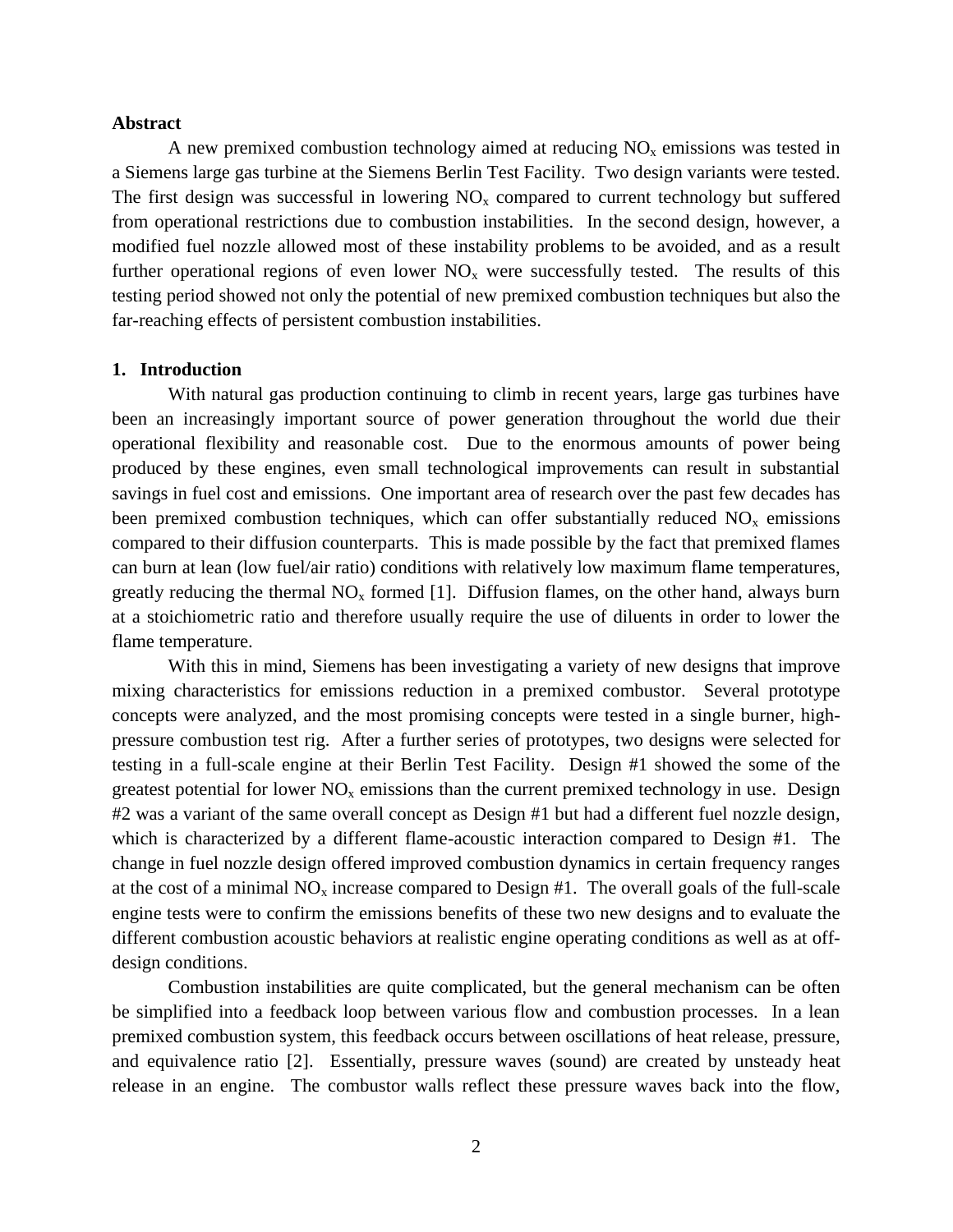leading to oscillations in the equivalence ratio of the mixture. These variations in equivalence ratio then cause the mixture to burn with an unsteady heat release rate, which starts the cycle over again. If left unchecked, instabilities of this type can produce enormous pressure oscillations, which may damage the combustor and prevent steady engine operation.

## **2. Test Results**

#### **2.1. Design #1 Testing**

As anticipated from the rig tests, the full-scale test of Design #1 was successful in reducing  $NO<sub>x</sub>$  emissions. It can be seen in Figure 1 that at the same turbine inlet temperature, the  $NO<sub>x</sub>$  produced is noticeably lower in Design #1 than in the current premixed combustion technology. Moreover, this advantage is not only useful from the point of view of lowering emissions but from an efficiency standpoint as well. If both technologies were operating at the same  $NO<sub>x</sub>$  threshold (say, 25 ppm), Design #1 would have a higher turbine inlet temperature and, in all probability, a higher level of efficiency.



**Figure 1**: Engine test results comparing  $NO<sub>x</sub>$  emissions as a function of turbine inlet temperature between current technology and Design #1.

In addition to overall lower  $NO<sub>x</sub>$  emissions compared to the current premixed technology, Design #1 also showed a lesser sensitivity to ambient conditions. In particular, changes in the fuel and air temperature did not result in substantial shifts in the engine emissions. Figure 2 shows a direct comparison between the effects of fuel gas temperature on  $NO<sub>x</sub>$  emissions in the current technology and Design #1. While the use of colder fuel caused a noticeable increase in  $NO<sub>x</sub>$  for the current technology, it had little effect during the engine testing of Design #1. This result shows the potential for the new premixed combustion technology to be used in a wide variety of markets (particularly those in colder places) without encroaching upon emissions restrictions.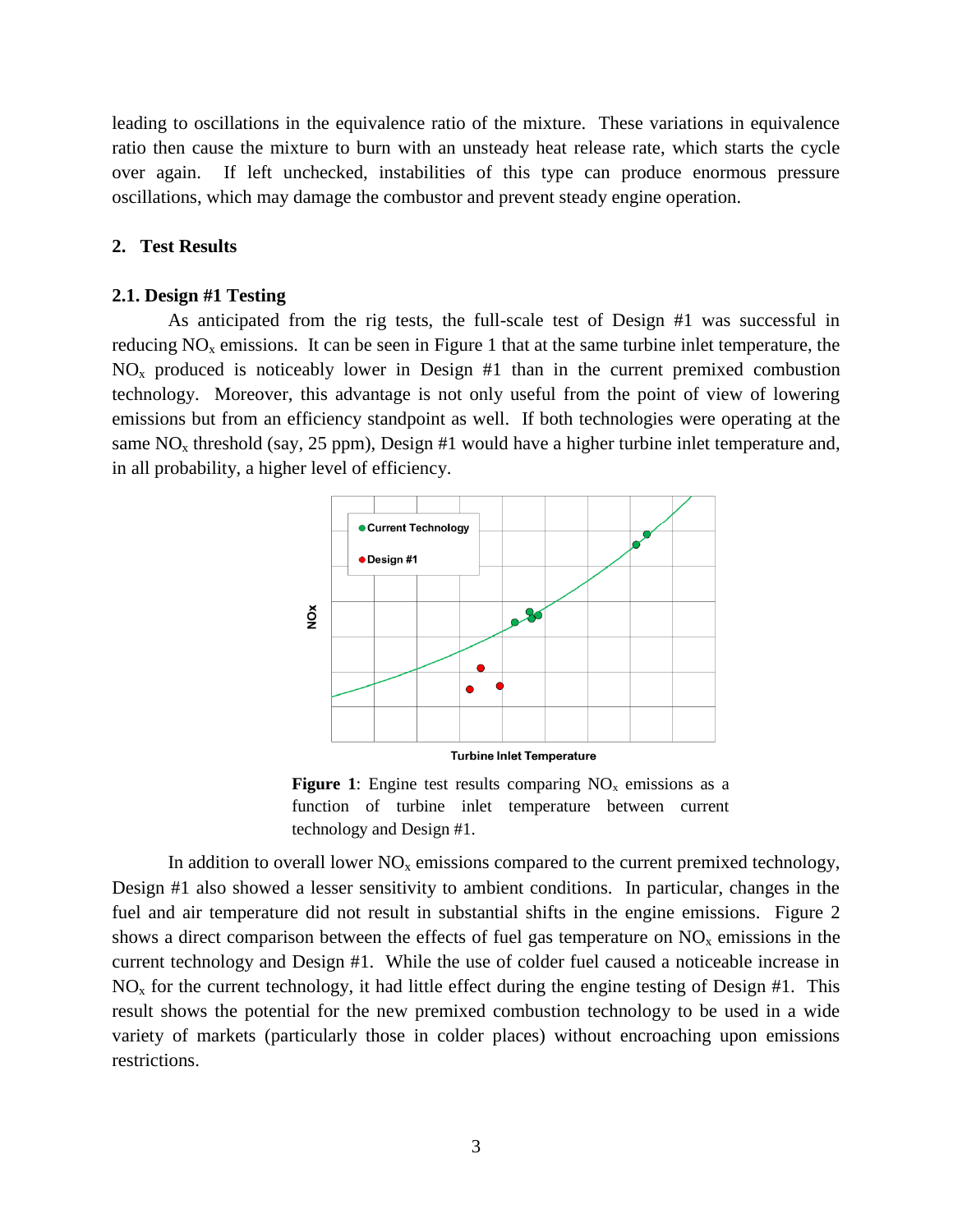

**Figure 2:** Impact of fuel gas temperature on  $NO_x$ emissions for current technology and Design #1.

In operating the full-scale engine, the level of  $NO<sub>x</sub>$  emissions at a particular test condition was able to be modified through the use of certain combustion tuning parameters. Figure 3 reveals the strong correlation between  $NO<sub>x</sub>$  and one of these tuning parameters during the testing of Design #1. For reducing  $NO_x$ , therefore, it was best to have this tuning parameter be fairly low (assuming that other parameters were more or less unchanged). During the testing period, however, the dominant instability mode inherent to Design #1 interfered with the thorough tuning of this parameter.



**Combustion Tuning Parameter** 

**Figure 3**: Correlation between  $NO_x$  and a combustion tuning parameter during the engine test of Design #1.

Figure 4 shows an instance of one of these instability events. When the aforementioned combustion tuning parameter from Figure 3 was reduced at full engine load, a large rise in combustion dynamic instability (measured by pressure oscillations) followed seconds later. This instability soon resulted in an engine trip to prevent further damage. As a result, Design #1 was not able to reach the lowest possible levels of  $NO<sub>x</sub>$  emissions due to these combustion instability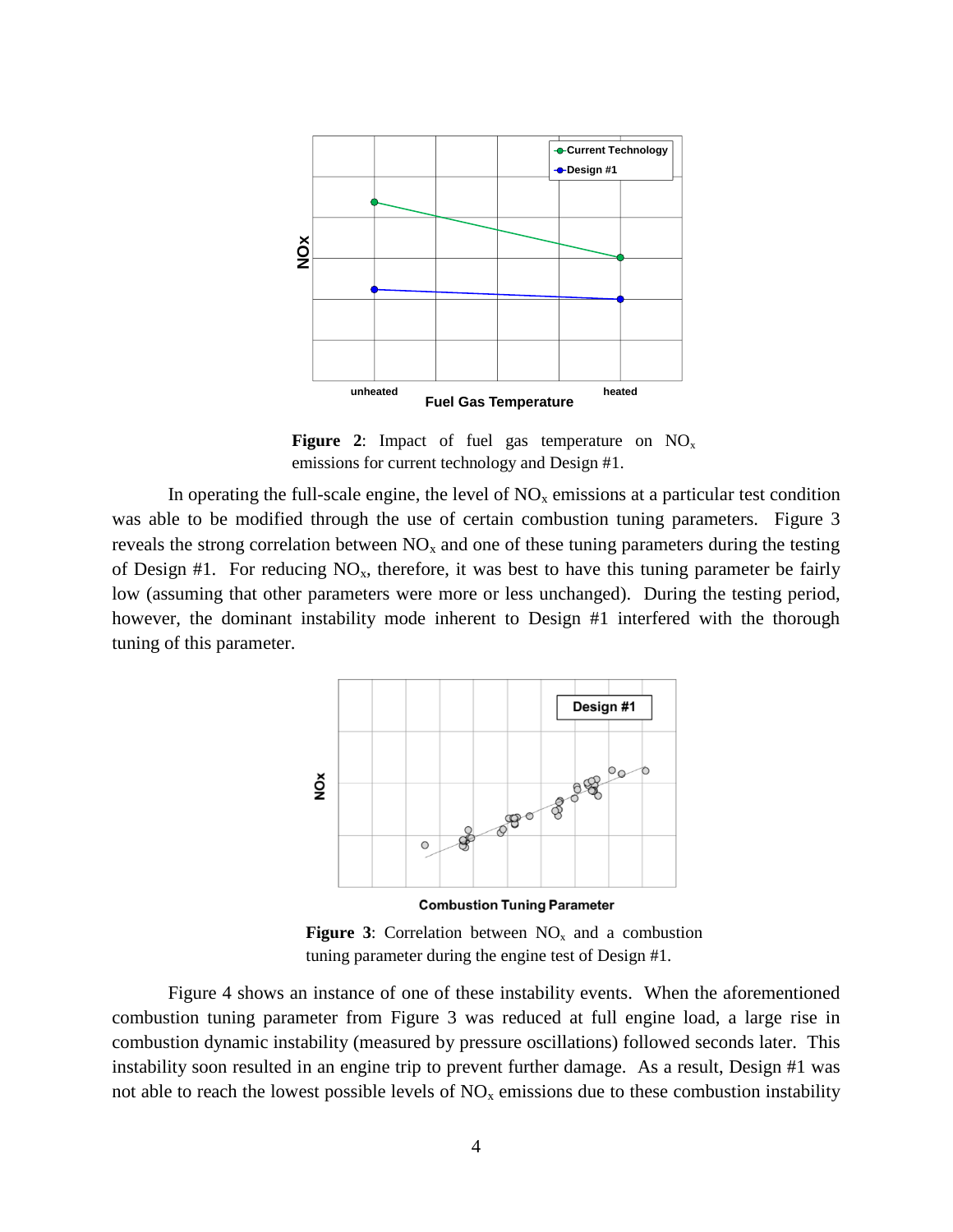limitations. Throughout the testing of Design #1, these inherent instabilities not only affected tuning but also restricted certain operational regimes of the engine.



**Figure 4**: Combustion dynamic instability event following the reduction of a combustion tuning parameter during the engine test of Design #1.

#### **2.2. Design #2 Testing**

After the completion of testing Design #1, the full-scale engine testing moved on to Design #2, which possessed redesigned fuel nozzles with a primary objective to modify the combustion dynamics response (at the cost of a slight increase in  $NO_x$ ). In particular, the dominant instability mode inherent to Design #1 was substantially lowered. As a result of the improved combustion dynamic response, the Design #2 engine possessed a wider operating envelope with improved tuning flexibility compared to Design #1.

As a direct comparison of the operational ability of the two designs, Figure 5 illustrates Design #2 undergoing a brief drop in the same combustion tuning parameter that is shown in Figure 4 for Design #1. It is apparent that the new design of the fuel nozzles in Design #2 kept the combustion dynamics low after reducing the tuning parameter, which stands in marked contrast to the dominant combustion instability spike that tripped the engine during the Design #1 test.



**Figure 5**: Steady dynamics following the reduction of a combustion tuning parameter during the engine test of Design #2.

Because of the increased ability to tune the engine in a stable manner, the  $NO<sub>x</sub>$  penalty associated with the redesign of the fuel nozzles in Design #2 proved to be minimal, as Figure 6 indicates. Design #1 and Design #2 produced similar emissions at the same turbine inlet temperatures, and both were at substantially lower values than the current technology. Furthermore, the greater operational envelope of Design #2 allowed it to reach both lower